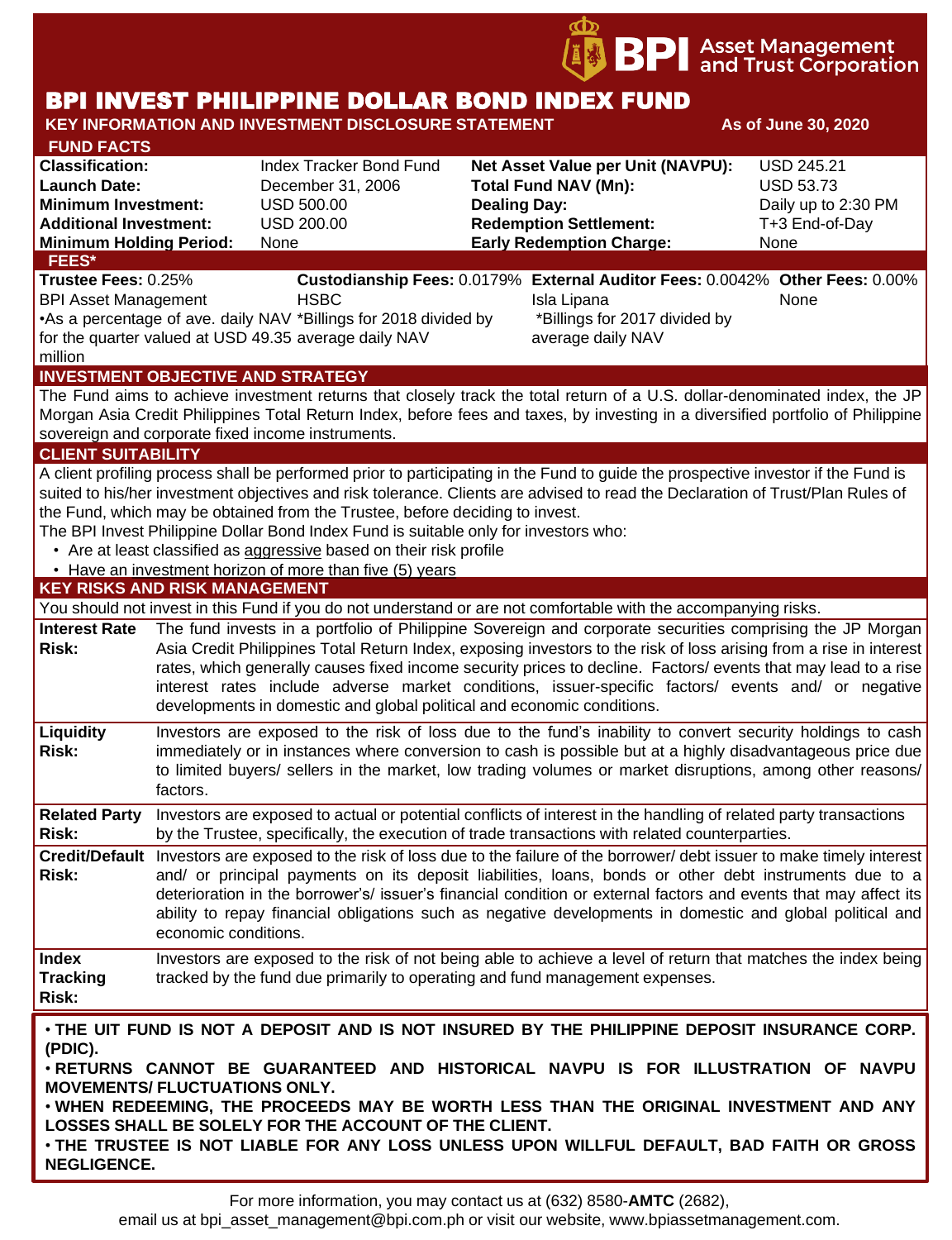## **FUND PERFORMANCE AND STATISTICS AS OF JUNE 30, 2020**

(Purely for reference purposes and is not a guarantee of future results)



**Fund 0.92 6.51 2.37 5.68 16.63 145.21 Benchmark** 1.14 6.83 2.54 6.09 17.81 158.89

\*Benchmark is the JP Morgan Asia Credit Philippines Total Return

**Fund 5.68 9.32 5.26 3.85 4.91 6.87 Benchmark** 6.09 9.86 5.62 4.22 5.38 7.30

**Fund 2.37 13.27 -0.73 5.85 2.96 3.41 Benchmark** 2.54 13.95 -0.61 6.36 3.53 3.97

**1 mo 3 mo 6 mo 1YR 3YRS S.I.<sup>2</sup>**

**1YR 2YRS 3YRS 4YRS 5YRS S.I.**

**YTD 2019 2018 2017 2016 2015**

| <b>NAVPU over the past 12 months</b>   |        |
|----------------------------------------|--------|
| Highest                                | 248.44 |
| Lowest                                 | 230.22 |
| <b>STATISTICS</b>                      |        |
| <b>Weighted Ave Duration (Yrs)</b>     | 7.605  |
| Volatility, Past 1 Year (%) 3          | 8.87   |
| Port. Weighted Yield to Maturity (%)   | 2.963  |
| <b>Current Number of Holdings</b>      | 51     |
| Tracking Error (3-Yr) <sup>4</sup> (%) | 0.47   |

<sup>1</sup>Returns are net of fees.

<sup>2</sup>Since Inception

<sup>3</sup>Measures the degree to which the Fund fluctuates vis-à-vis its average return over a period of time.

<sup>4</sup>Measure of deviation between the Fund's return and benchmark returns. A lower number means the Fund's return is closely aligned with the benchmark. 5 Includes accrued income, investment securities purchased, accrued expenses, etc.

\*Declaration of Trust is available upon request through branch of account.

| <b>PORTFOLIO COMPOSITION</b>                        |           | <b>TOP TEN HOLDINGS</b> |                 |
|-----------------------------------------------------|-----------|-------------------------|-----------------|
| <b>Allocation</b>                                   | % of Fund | Name                    | <b>Maturity</b> |
| Government                                          | 64.59     | <b>RoP Bonds</b>        | 2/2/2030        |
| Corporates                                          | 33.35     | <b>RoP Bonds</b>        | 10/23/2034      |
| Cash                                                | 0.24      |                         |                 |
| Time deposits and money market                      | 1.30      | <b>RoP Bonds</b>        | 3/1/2041        |
| Other receivables – net of liabilities <sup>5</sup> | 0.51      | <b>RoP Bonds</b>        | 1/14/2031       |
| <b>Maturity Profile</b>                             |           | <b>RoP Bonds</b>        | 1/20/2040       |
| Cash and Less than 1 Year                           | 3.44      | <b>RoP Bonds</b>        | 3/16/2025       |
| Between 1 and 3 Years                               | 12.49     | <b>RoP Bonds</b>        | 2/2/2042        |
| Between 3 and 5 Years                               | 26.25     | <b>RoP Bonds</b>        | 2/1/2028        |
| Between 5 and 7 Years                               | 4.95      | <b>RoP Bonds</b>        | 1/13/2037       |
| Between 7 and 10 Years                              | 18.07     |                         |                 |
| More than 10 Years                                  | 34.80     | <b>RoP Bonds</b>        | 1/14/2029       |

#### **RELATED PARTY TRANSACTIONS\***

**CUMULATIVE PERFORMANCE (%) <sup>1</sup>**

Index

**ANNUALIZED PERFORMANCE (%) <sup>1</sup>**

**CALENDAR YEAR PERFORMANCE (%) <sup>1</sup>**

The Fund has investments and trade transactions with BPI Asset Management and Trust Corporation (BPI AMTC):

Ayala Corporation – USD 1.14 million AC Energy – USD 1.76 million Bank of the Philippine Islands – USD 0.70 million

Investments in the said outlets were approved by the BPI AMTC's Board of Directors. Likewise, all related party transactions are conducted on an arm's length and best execution basis and within established limits.

\* Related party in accordance with BPI AMTC's internal policy.